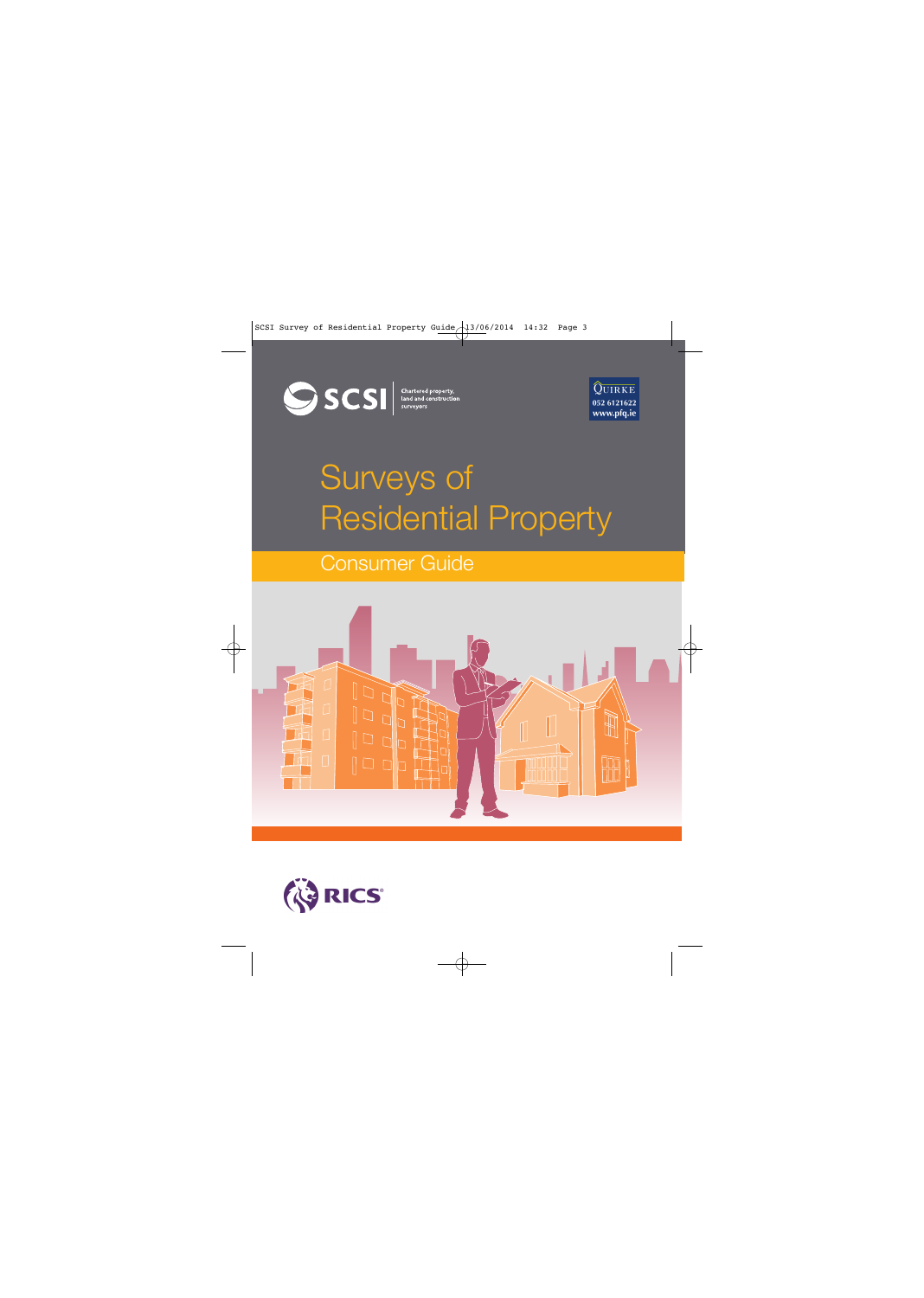## Surveys of Residential Property – Consumer Guide

### 1. What is a building survey?

A building survey is an inspection carried out to ascertain the general condition of a property. A building survey can be carried out by various professionals but it is very important that the professional you do engage is experienced and competent to do so.

A building survey will identify any obvious defects that would ordinarily be missed by the untrained eye, and report on these to the client whilst also outlining recommendations.

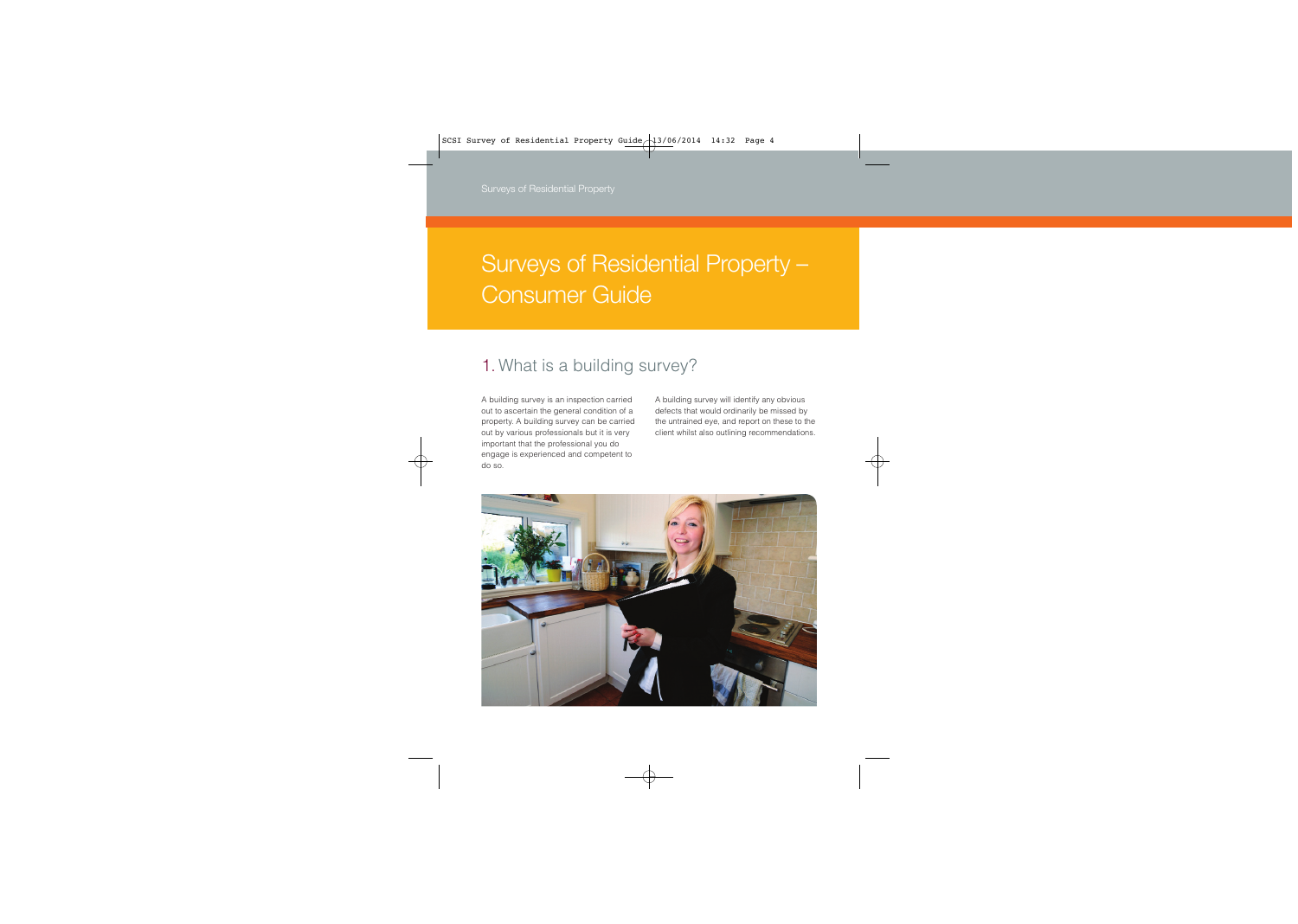### 2. Why do I need a building survey to be carried out?

Purchasing a house is probably one of the biggest financial commitments a person will ever make. Therefore many potential property purchasers find solace and peace of mind engaging the services of a competent and experienced professional to carry out a pre-contract inspection to highlight any issues with the fabric of the building and report these to the client.

**"43% of potential house purchasers would instruct a professional to carry out a building survey"**

The Society of Chartered Surveyors Ireland commissioned Red – C Research to conduct a survey of the public in order to ascertain how many potential house

purchasers would instruct a professional to carry out a building survey prior to signing contracts. The survey revealed that 43% of potential purchasers would commission a professional to carry out a pre-contract inspection of a property.

There can be occasions where a house has been purchased only to find out that there are numerous defects attributed to the property. These defects / issues can range from;

- Flooding risks
- Pyrite heave
- Issues pertaining to rising damp
- Poor workmanship during construction now becoming evident
- Structural issues
- Defective services

### 3. How do I know what type of survey I require?

Given that property categories and sizes can vary substantially, the type of building survey on offer by Chartered Surveyors will often vary to reflect the needs and requirements of clients.

To avoid confusion in the market place, it is important that the public and their advisers understand the type of service offered by Chartered Surveyors. The SCSI has issued guidance to Chartered Building Surveyors detailing the 'types' of surveys that should be made available to clients. By outlining three different types of service commonly offered by Chartered Building Surveyors, this document provides a common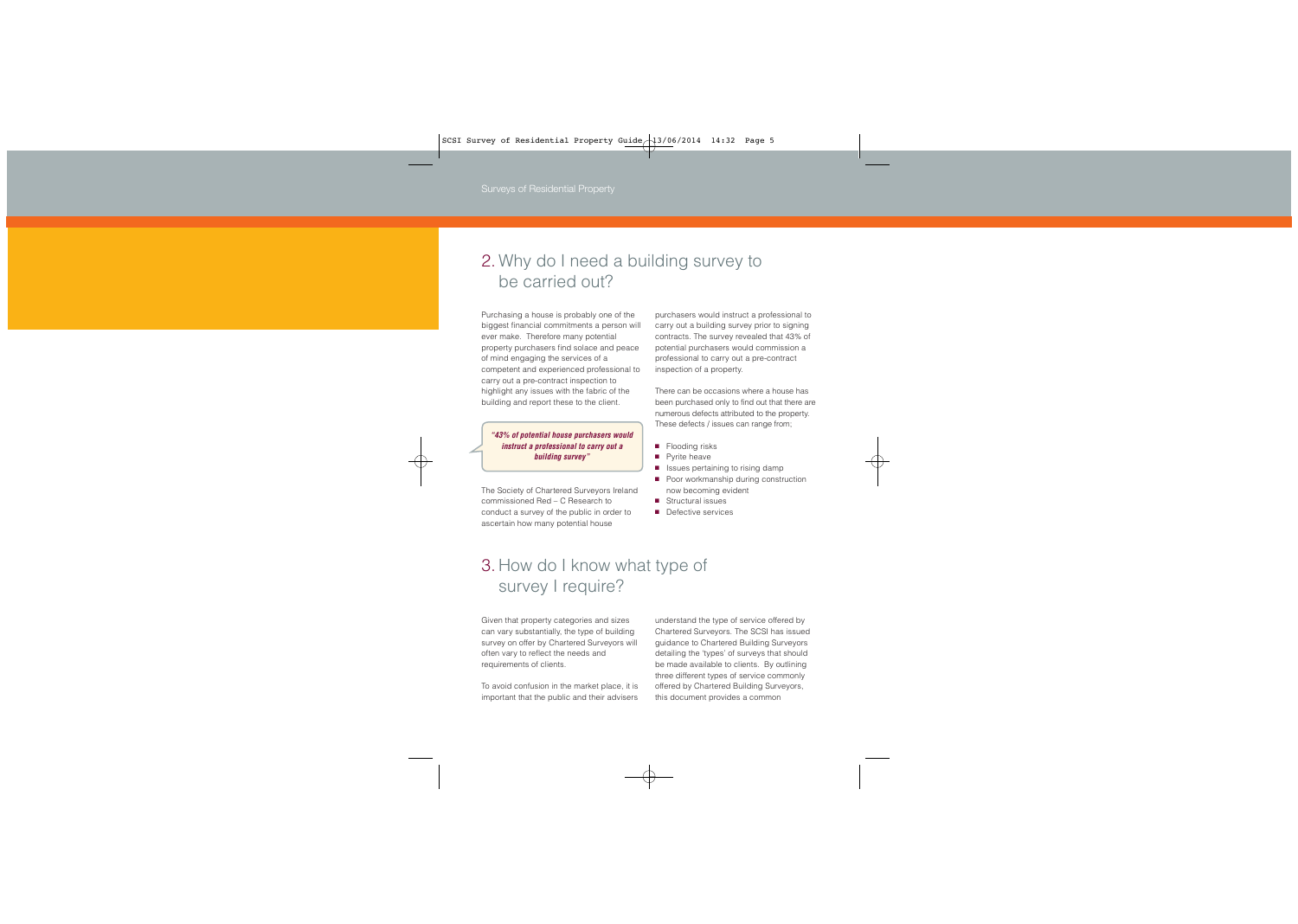vocabulary that can be used by Chartered Surveyors and clients when agreeing the terms of engagement of their contract.

**"An industry benchmark….the client is fully aware of the type of reporting …. being purchased…..informed decisions when retrieving quotations from professionals".**

These levels of service are not prescriptive or fixed and may be varied in whatever way members and their clients see fit. Instead, the purpose is to provide an open and transparent starting point for those discussions. The three levels of service are:

- survey type one
- survey type two; and
- survey type three

These 'types' will set an industry benchmark so that the client is fully aware of the level of reporting that is being purchased. This will enable the client to make an informed decision when retrieving quotations from various professionals.

#### Survey Type One

This type of service includes a visual inspection and a report on condition of the building, its services and the grounds. It highlights relevant legal issues and any obvious risks to the building, people or to the grounds. The report is succinct and objectively describes the condition of the different parts of the building and provides an assessment of the relative importance of the defects/problems. Type One reports do not generally include advice on repairs or ongoing maintenance and so are better suited to conventionally built, modern dwellings that are in a satisfactory condition.

#### Survey Type Two

This intermediate type of service includes a more extensive visual inspection of the building, its services and the grounds. Accessible concealed areas are inspected if it is safe to do so (typical examples include roof spaces and underfloor areas). The report objectively describes the condition of the different elements and provides an assessment of the relative importance of the defects/problems. Although the report is concise it does include advice about the repairs and any on-going maintenance issues.



This type of service suits a broader range of conventionally built properties. This type of service is unlikely to suit:

- Complex and/or unique, older properties,
- Those in a poor condition, or;
- Where the client is planning to carry out extensive repair and refurbishment work.

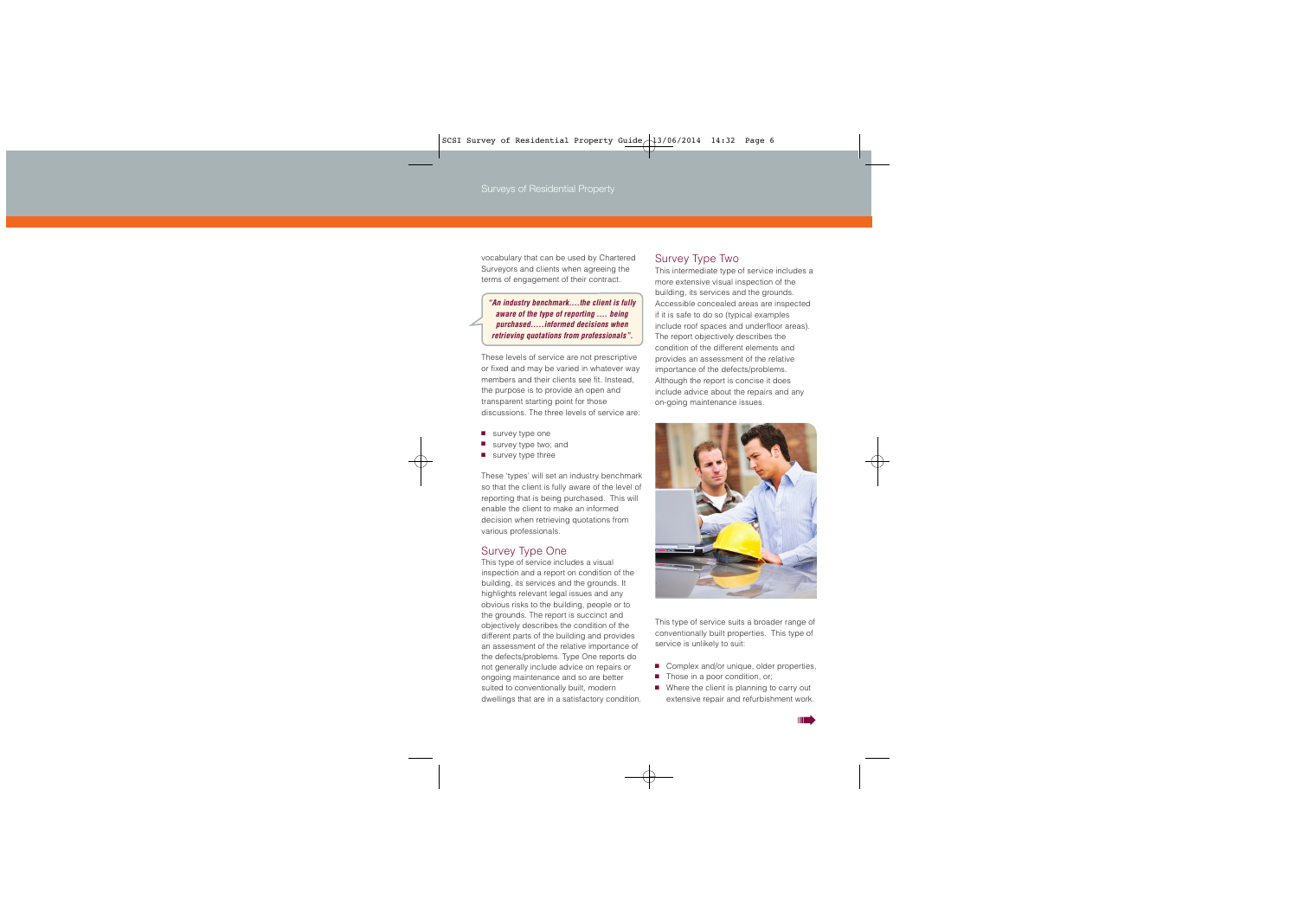#### Survey Type Three

This type of service consists of an extensive visual inspection of the building, its services and the grounds. Some concealed areas may be opened and accessed where it is safe and appropriate to do so and although the services are not tested, where possible, they are observed in normal operation (in other words, they are switched on and/or operated).

The report objectively describes the form of construction and materials used for the different parts of the property. It objectively describes the condition and provides an assessment of the relative importance of the defects/problems. This type of report is more extensive than Survey Type One and Two. This type of service will suit any domestic residential property in any condition.

### 4. What are the added advantages of having a building survey completed?

A building survey should be presented in a user friendly way, which can be easily understood by the lay person. It is very important that Chartered Building Surveyors relay any recommendations to the client in an appropriate way, for example, the report should separate out the essential repairs and the desired upgrades. This can be useful if you are considering upgrading the thermal efficiency of the house and many potential purchasers can refer to their building survey

report in order to address their concerns with the vendor or selling agent.

Building surveys are often an extremely useful service for vendors who are considering selling their property. Many vendors engage the services of a Chartered Building Surveyor to carry out a survey and any issues that arise can be dealt with prior to the marketing of the property, thus alleviating any potential problems.

If you or your client is considering purchasing/selling a property and is interested in getting a building survey completed, your local Chartered Building Surveyor can be located on **www.scsi.ie/surveyors/surveyors\_search** 



#### Chartered Building Surveying Services

- Building pathology
- Building surveys
- Dilapidations
- Contract administration
- Design
- Project management